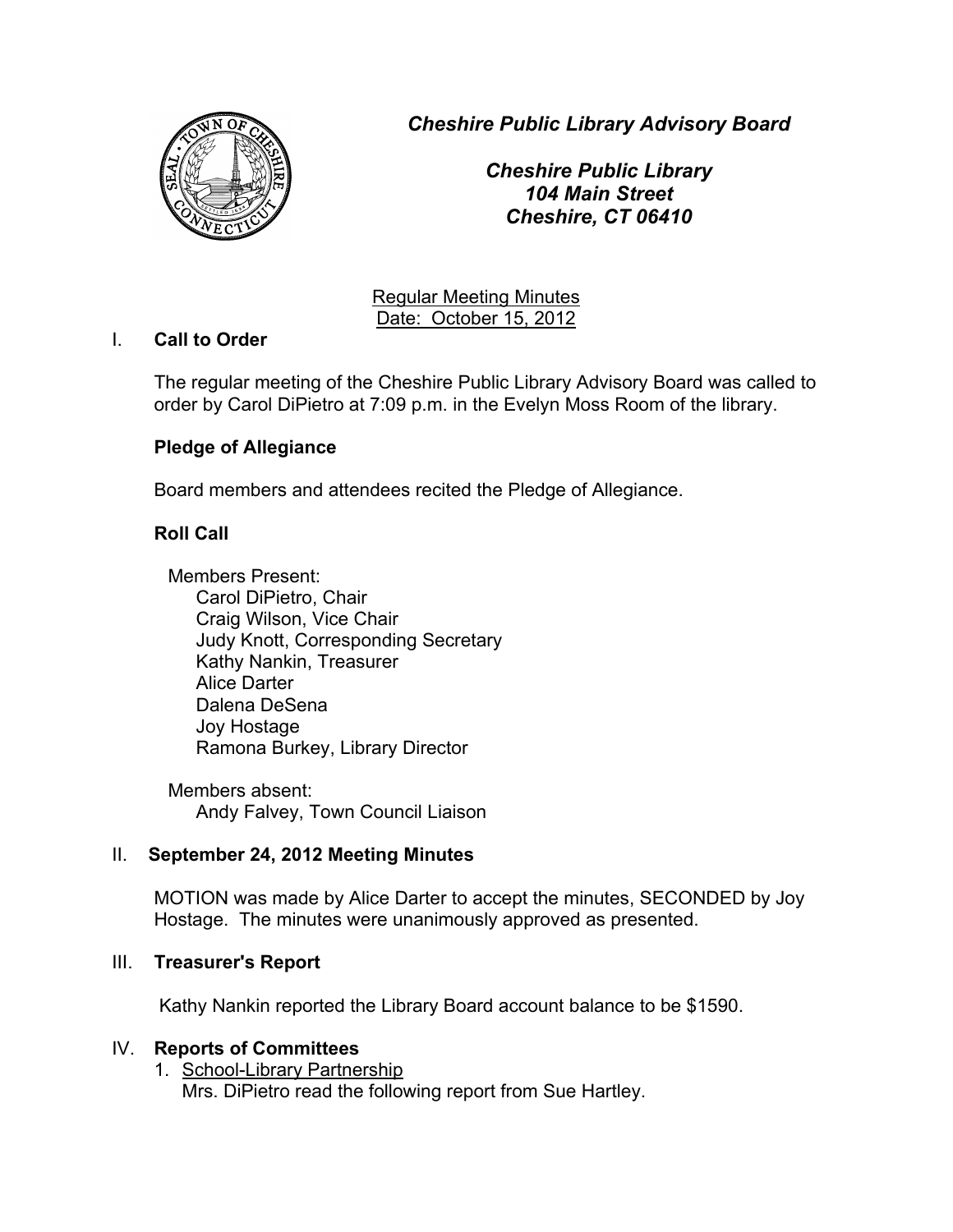## CHESHIRE PUBLIC LIBRARY ADVISORY BOARD Meeting Minutes

- Norton School brought 2 classes of  $1<sup>st</sup>$  graders to the Library on Friday, 9/21 and Friday, 9/28. September is National Library card month. The children got a tour of the Library, listened to 3-4 stories, and were able to check out their first library book by themselves using the self-checkout machines.
- Ms. Hartley contacted Nursery Schools which participate in Book Delivery, offering to visit their schools and give a presentation. She will check back with a follow-up phone call.
- Kelley and Nicole have appointments with two different teachers at Cheshire High School during November.
- The FEA (Future Educators of America) from Dodd Middle School did a fall/Halloween presentation for children 3-8 on Wed., 10/10. Their teacher, Maria Mullally, does a wonderful job with this group.
- Pumpkin Painting Festival Sat., 10/13: We had a full house of children. painting pumpkins, making Halloween cards, and doing a variety of Halloween crafts.
- CT Ghost Hunters present "Your Paranormal Connecticut" from 7-8pm on Monday, 10/29. The talk centers around Connecticut ghost legends; with hands-on demonstration of professional "ghost-hunting" equipment. This program is for children ages 10 and up.
- I have made some changes to my preschool programs. The Mother Goose program has been divided into 2 different age groups; a class aged 0-2 and a class aged 2-3½.
- The Family Place program is now introducing a new letter every week to the participants. We are skipping around the alphabet to accommodate seasonal topics. This week we covered "Leaves" and next week will be "Pumpkins".
- Workshops
	- 10/3: Cindy Tencza and Sue Hartley took a Webinar called "*What's New for Story times."* It was filled with many good ideas.
	- 10/11: Kelley Gile went to a workshop called "*Practical Social Media Tips for Small and Large Libraries."*
	- $\triangleright$  Ms. Hartley will be attending the New England Library Association conference in Sturbridge, Massachusetts.
- 2. Funding Resources (Mr. Wilson)

No report.

3. Strategic Plan: (Mr. Wilson)

The Strategic Plan Committee met prior to this Board meeting. Mrs. Burkey did a terrific job assembling information for review by the committee. This draft information included the Mission Statement, Values Statement, and Strategic Focuses. The committee reviewed the documents, making some recommendations for wording. The next Strategic Planning Committee meeting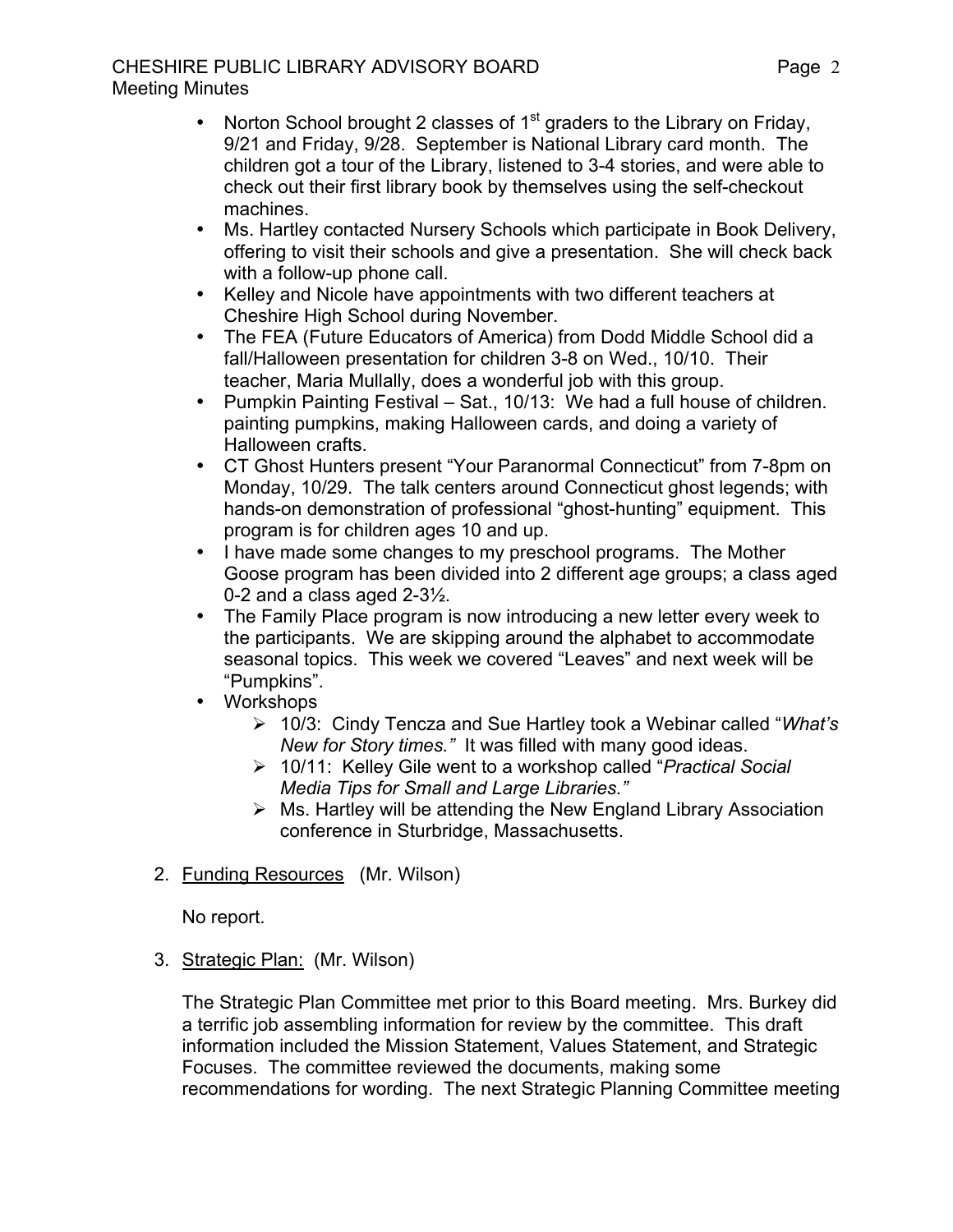### CHESHIRE PUBLIC LIBRARY ADVISORY BOARD Meeting Minutes

will be held at 6:00 p.m. on Monday, November 19, just before the regular Board meeting.

### V. **Communications**

Mrs. DiPietro received numerous library related e-mails. Mrs. DiPietro also received information a brochure entitled "RefleCTions on Success" by the CT Association of Non-Profits, with information about their 10<sup>th</sup> Annual Non-Profit Conference on Monday, Nov. 19<sup>th</sup> at the Omni Hotel in New Haven CT.

### VI. **Report of the Chair –** Carol DiPietro

Mrs. Burkey and Mrs. DiPietro attended a program entitled "Purposeful Boards, Powerful Fundraising – Effective Board Fundraising" on October  $11<sup>th</sup>$  at the Thomaston Opera House, Presenter Chuck Loring, CFRE of Fort Lauderdale, FL. The program was hosted by the Community Foundation of New Haven, CT, the Community Foundation of CT, and the CT Association of Non-Profits. The program provided fundraising fundamentals for non-profit board members. Mrs. DiPietro and Mrs. Burkey felt the program was very good and provided "food for thought".

### VII. **Report of the Library Director –** Ramona Burkey

See attached report.

#### Funding

I have not yet received word from the Budget Committee regarding an official Town Council "ruling" on fundraising activities for the library. In the meantime, all fundraising should continue to take place through the Friends of the Library, our 501(c)(3) advocacy group. On October 11, Carol DiPietro and I attended a very informative workshop called "Effective Board Fundraising."

#### **Technology**

We have signed a contract with Envisionware and will be installing the PC/print management software over the next few months. Our library consortium, Library Connection, Inc., has issued a Request for Proposals for a new Integrated Library Software system (ILS). This may or may not lead to a "migration" to a new software system in mid-2014.

#### Programs and Services

Circulation for September 2012 was 32,986 items, 2% of which were downloadable materials (eBooks and audio books). September 2012 circulation was 9.3% under September 2011. Mrs. Burkey will attend a Library Connection, Inc. roundtable in Wethersfield to discuss recent trends in library services.

Don't miss these upcoming events (more info and registration at cheshirelibrary.org):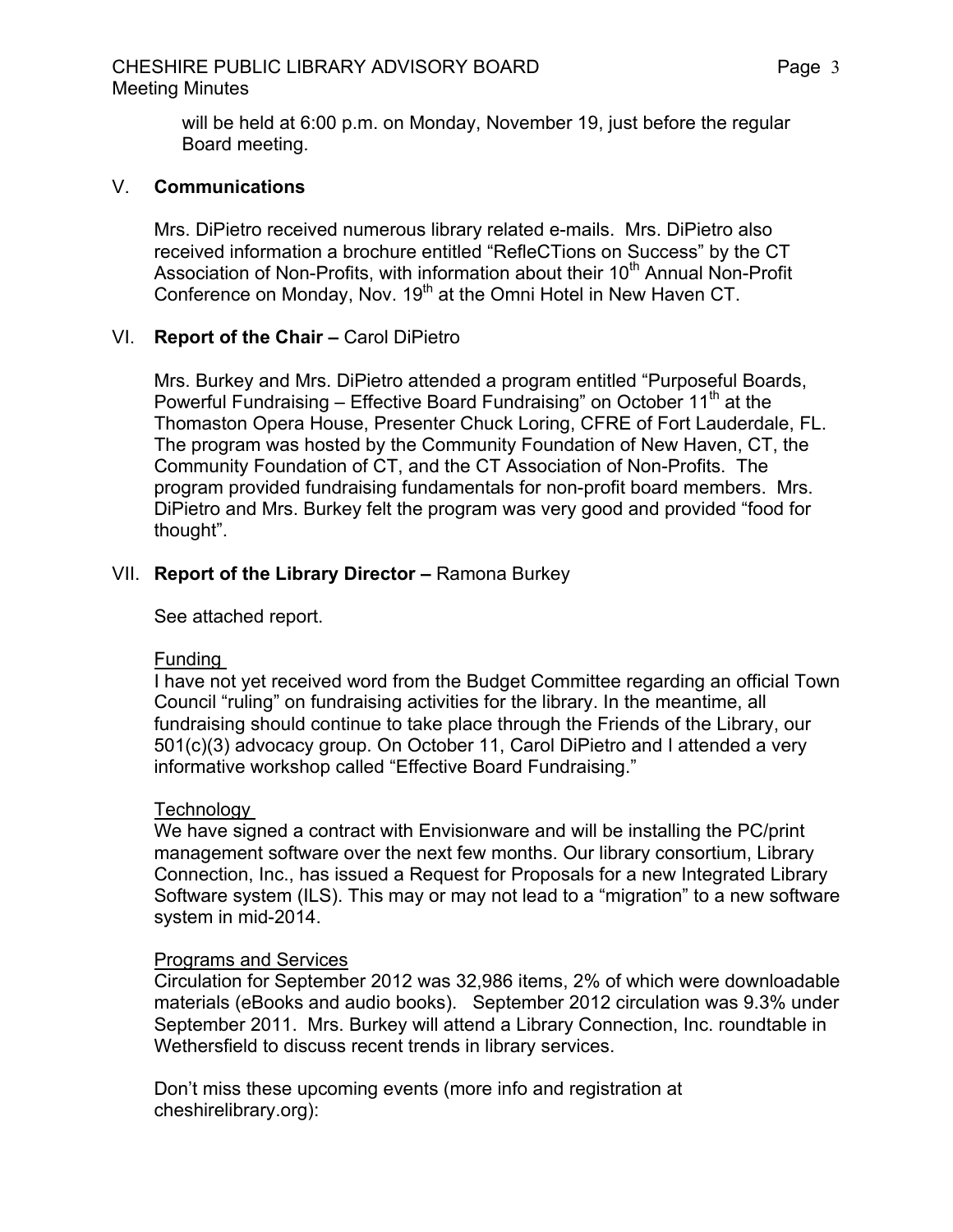### CHESHIRE PUBLIC LIBRARY ADVISORY BOARD Meeting Minutes

- Halloween Story time and Parade Wednesday, 10/17 at 3:30 p.m.
- "The College Maze: Financial Aid" Thursday, 10/18 at 7:00 p.m.
- Friends of the Library Semi-Annual Book Sale Thursday 10/25 through Saturday 10/27. Preview Night (members only; memberships can be purchased/renewed at the door): Wednesday 10/24.
- "Your Paranormal Connecticut (CT Ghost Hunters)" Monday, 10/29 at 7p.m.<br>• "CT Wild Turkey Restoration and Management" Tuesday 10/30 at 7:00 p.m.
- "CT Wild Turkey Restoration and Management" Tuesday 10/30 at 7:00 p.m. This program is offered by DEEP.
- Murder By the Book: Mystery Book Club (Ian Fleming's Casino Royale) Tuesday, 10/30 at 7:00 p.m.
- Teen Anime Club Cosplay Extravaganza Wednesday, 10/31 at 3:00 p.m.
- Cookbook Author Visit: Adrienne Kane, The United States of Pie Thursday, 11/1 at 7:00 p.m.
- Civil War Book Discussion: Team of Rivals by Doris Kearns Goodwin Monday, 11/5 at 7:00 p.m.
- Civil War Program: "The Life and Times of William Webb: An African-American Civil War Soldier from Connecticut" – Thursday, 11/8 at 7:00 p.m.
- Civil War Program: "The Victorian Lady" with Kandie Carle –Thurs, 11/15 at 7 p.m.
- Cheshire Cats Classics Book Club: Victor Hugo's Les Miserables) Wednesday 11/14 at 7:00 p.m.
- Fab Film Saturdays: "The Lorax" Saturday, 11/17 at 2:00 p.m.
- December is "Show Your Card" month in Cheshire. Cheshire library cardholders will be eligible for discounts or gifts when showing their library card at participating Cheshire businesses. This program is supported by the Cheshire Chamber of Commerce and the Cheshire Economic Development Commission. The Library is registering businesses now. Mrs. Burkey asked Board members to approach local businesses about participating. Mr. Wilson recommended approaching business you patronize. The program will increase visibility for Cheshire businesses and promote the Library.

The latest edition of the Cheshire Public Library cookbook, Cooking By the Book, is now available for sale (\$10.00 each). Checks can be made out to "Friends of the Cheshire Public Library," with "Cookbook" in the memo line. Proceeds will be used to improve the staff room.

The library will be closed on Monday, November 12 for Veteran's Day.

### Personnel

The successor bargaining unit contract is not yet approved/ratified. The union/management job descriptions review committee is getting closer to having a final draft of the proposed revisions. We are advertising for an additional Page to help with shelving and programming.

# Budget

I am already preparing items for our 2013-2014 budget request, for the Operating budget and the Public Property budget (part of the Public Works budget). If the